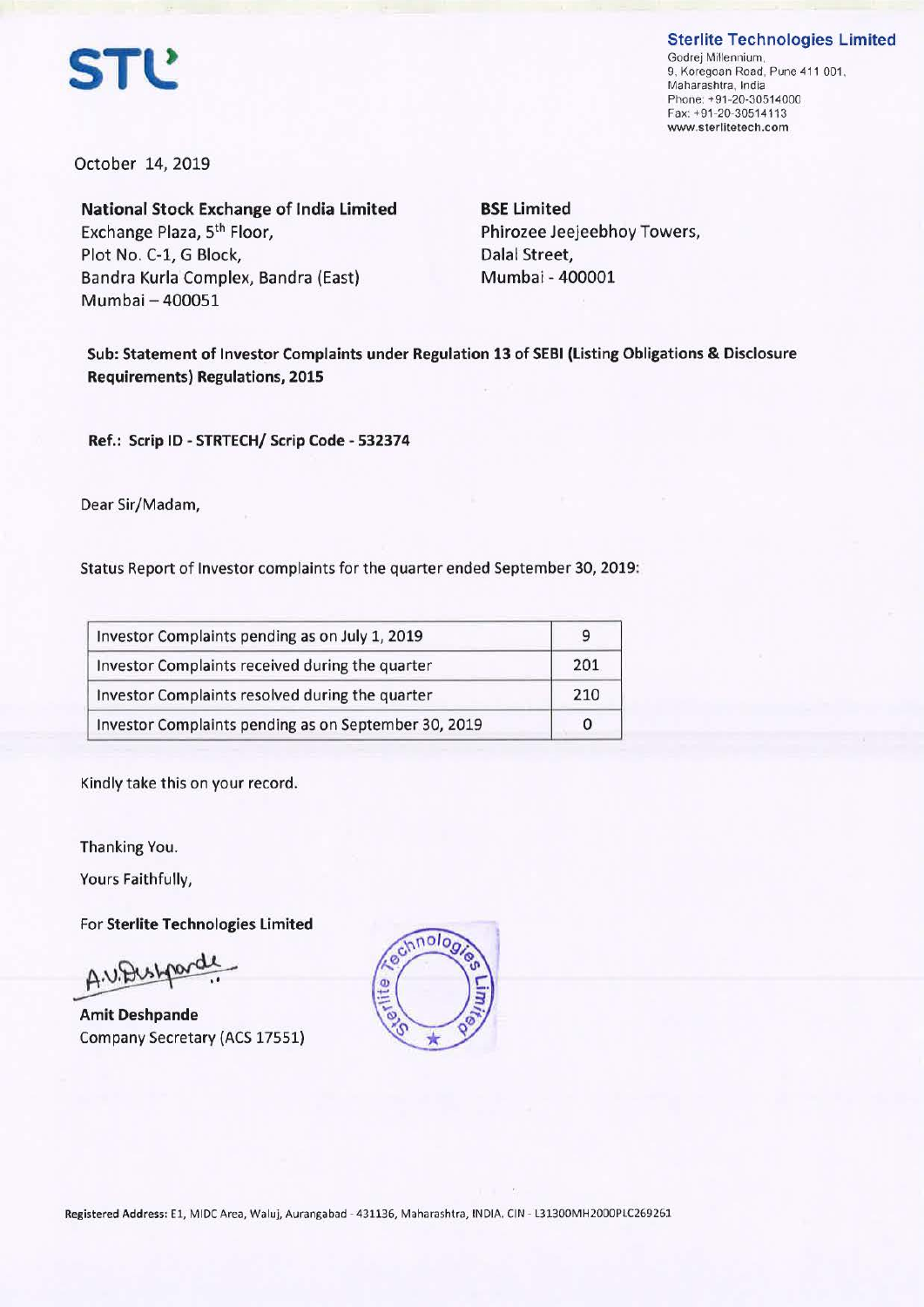

7

KFPL/SOTL/IGR/2

DATE: 04/10/2019

TO,

COMPANY SECRETARY M/S. STERLITE TECHNOLOGIES LTD. 4TH FLOOR, GODREJ MILLENNIUM 9, KOREGAON ROAD PUNE 411 001

Dear Sir,

# **SUB: STATUS OF REDRESSAL OF INVESTOR REQUESTS/GRIEVANCES FOR THE PERIOD FROM 01/07/2019 TO 30/09/2019.**

| SL.NO          | <b>CATEGORY</b>                             | <b>Opening Balance</b> | Received | Replied | Pending |
|----------------|---------------------------------------------|------------------------|----------|---------|---------|
|                | Non receipt of Dividend                     | 09                     | 112      | 121     |         |
|                | Non receipt of securities                   | $00\,$                 | 24       | 24      |         |
|                | Non receipt of Annual Report                | 00                     | 50       | 50      |         |
| 4              | Non receipt of securities after<br>transfer | 00                     | 08       | 08      |         |
| $\overline{4}$ | SEBI/SCORES                                 | 00                     | 05       | 05      |         |
|                | BSE/NSE                                     | 00                     | 02       | 02      |         |
|                | T OTAL                                      | 09                     | 201      | 210     | 00      |

Thanking you,

Yours faithfully, for Karvy Fintech **Pvt. Ltd.** 

**Ganesh Patro** Senior Manager

**Registered** & **Corporate Office** 

"Karvy Selenium Tower-B'; Plot No. 31 & 32, Gachibowli, Financial District, Nanakramguda, Serilingampally, Hyderabad • 500032, Telangana. Ph : +91 40 6716 2222, 3321 1000 | www.karvyfintech.com | CIN : U72400TG2017PTC117649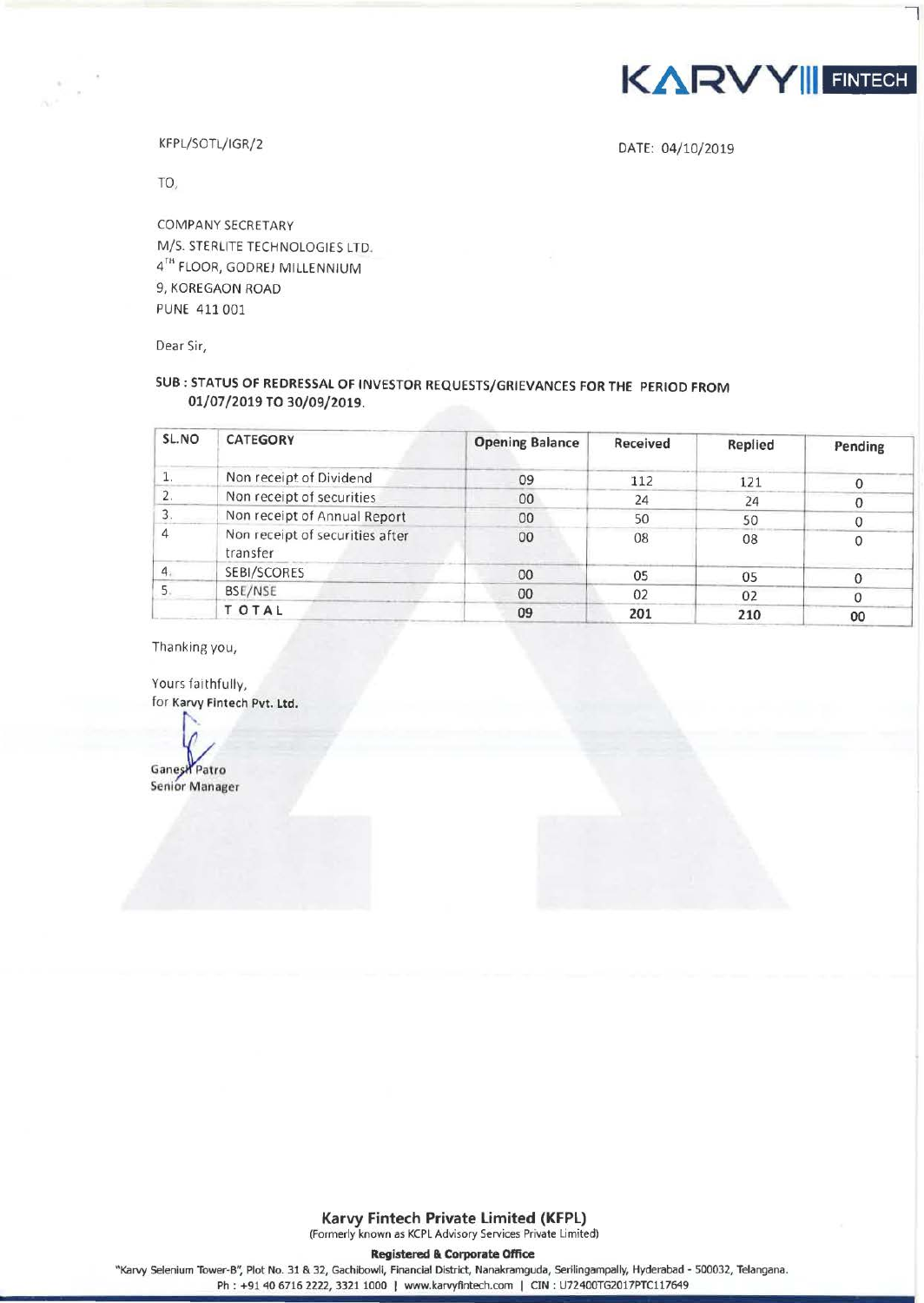

DATE: 04/10/2019

**7** 

#### KFPL/SOTL/IGR/2

TO,

COMPANY SECRETARY M/S. STERLITE TECHNOLOGIES LTD 4<sup>TH</sup> FLOOR, GODREJ MILLENNIUM 9, KOREGAON ROAD PUNE 411 001

Dear Sir,

## **SUB : STATUS OF REDRESSAL OF INVESTOR REQUESTS/GRIEVANCES FOR THE PERIOD FROM 01/07/2019 TO 30/09/2019.**

Pursuant to the requirement under the Regulation 13(3) of the SEBI (Listing Obligation and Disclosure Requirements) Regulations, 2015, Investor Grievance Report for the Quarter ended 30.09.2019 is as under;

| <b>Particulars</b>                                                          | No. |
|-----------------------------------------------------------------------------|-----|
| Investor Grievances pending at the beginning of the Quarter i.e. 01.07.2019 | 09  |
| Investor Grievances received during the Quarter                             | 201 |
| Investor Grievances disposed of during the Quarter                          | 210 |
| Investor Grievances unresolved at the end of the Quarter i.e 30.09.2019     |     |

Kindly acknowledge the receipt

Thanking You

Yours Faithfully, For Kary Fintech Pvt. Ltd.

Ganes<sup>b</sup>Patro **Senior Manager** 

**Karvy Fintech Private Limited (KFPL)** 

(Formerly known as KCPL Advisory Services Private Limited)

**Registered & Corporate Office** 

"Karvy Selenium Tower-8", Plot No. 31 & 32, Gachibowli, Financial District, Nanakramguda, Serilingampally, Hyderabad - 500032, Telangana . Ph : +91 40 6716 2222, 3321 1000 | www.karvyfintech.com | CIN : U72400TG2017PTC117649